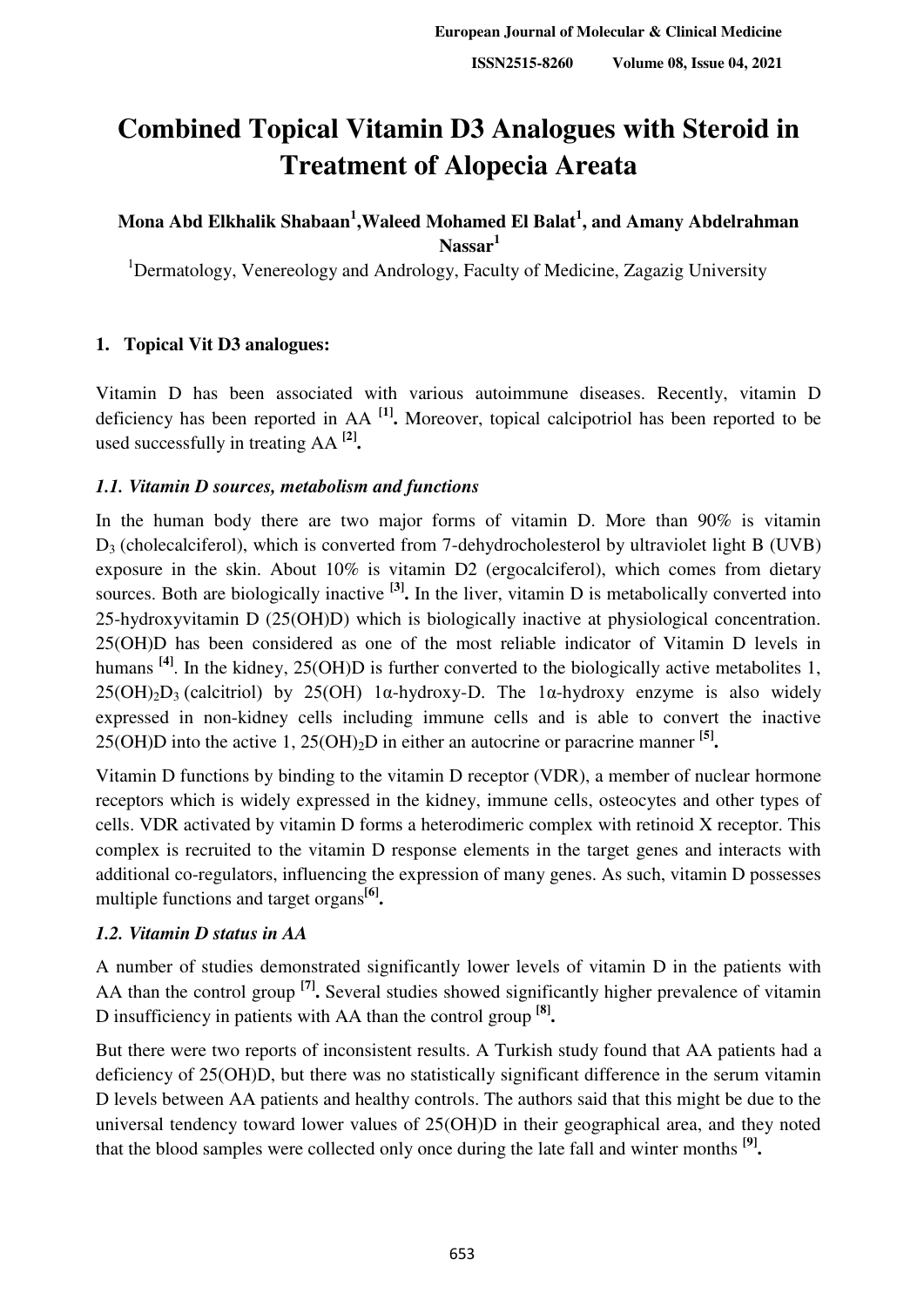**ISSN2515-8260 Volume 08, Issue 04, 2021**

In a study involving 55,929 women in the Nurses' Health Study, 133 cases of AA were identified over a follow-up of 12 years. The association between estimated vitamin D status and self-reported incident AA was prospectively evaluated. No significant association between a predictive score of serum 25(OH)D levels and risk of incident AA was found **[10] .**

Importantly, two systemic reviews and meta-analyses published in 2018 did demonstrate that, patients with AA have a higher prevalence of vitamin D deficiency and lower vitamin D levels than the control group**[1,11] .** Moreover, several studies revealed that serum vitamin D levels significantly and inversely correlate with the severity of AA **[12] .**

Studies also showed that serum**[13]** and tissue **[8]** VDR levels were lower in AA. One study found a negative correlation of tissue VDR and extent of AA.

Taken together, the above data show a substantial link between the levels of vitamin D and AA, suggesting an important role of vitamin D in the pathogenesis of the disease. However, the mechanism underlying this relationship still has to be deciphered **[13 ,8].**

## *1.3. Possible role of vitamin D in pathogenesis of AA*

Hair loss in AA is caused by the destruction of HF cycle. However, the role of vitamin D in in HF cycling is not clear. Although a study showed in mice that in calbindin- $D_{9k}$  knockout pups, a maternal vitamin D-deficient/low-calcium diet leads to transient noncicatricial alopecia, suggesting a role for calcium and possibly vitamin D in postnatal HF cycling **[14]** ,

VDR may function as a selective suppressor/de-repressor of gene expression in the absence of 1, 25(OH)2D<sup>3</sup> **[15] .**Wnt/β-catenin signaling is a key player in inducing the onset of anagen and maintaining the cycling transition during the initiation and regeneration of HFs**[16]**. Reduction of VDR expression in AA may be related to decreased hair cycle-related signals-Wnt/β-catenin signals. The decreased expression of VDR in AA is believed to be involved in the disruption of HF cycling in AA **[17] .**

# *1.4. Vitamin D for treatment of AA*

Since vitamin D plays a role in the pathogenesis of AA, it may be considered as a treatment for the disease. The beneficial effects of 1,  $25(OH)_2D_3$  supplementation have been observed in experimental autoimmune models, but the systemic use of vitamin D in the treatment of human autoimmune diseases is still under investigation**[18] .**

In the experimental autoimmune models, animals are mostly supplemented with a high dose of 1, 25(OH)2D3, but in humans, this strategy may lead to hypercalcemia**[18] .**

In clinical application of active vitamin D, the supraphysiological doses needed to modulate immune responses may elicit concomitant calcemic side effects. To overcome this limitation, hypocalcemic analogs of active vitamin D with similar immunoregulatory activity are being exploited. Calcipotriol, a vitamin  $D_3$  analogue, which is at least 100 times less calcemic than calcitriol, has been topically used in treating psoriasis with beneficial effects**[19] .**

Early in 1991, **Berth-Jones and Hutchinson**<sup>[20]</sup> reported a group of 20 patients with alopecia totalis or universalis studied by placebo-controlled double-blind design. Each subject applied ointment containing 50 pg/g calcipotriol to one side of the scalp and matching vehicle to the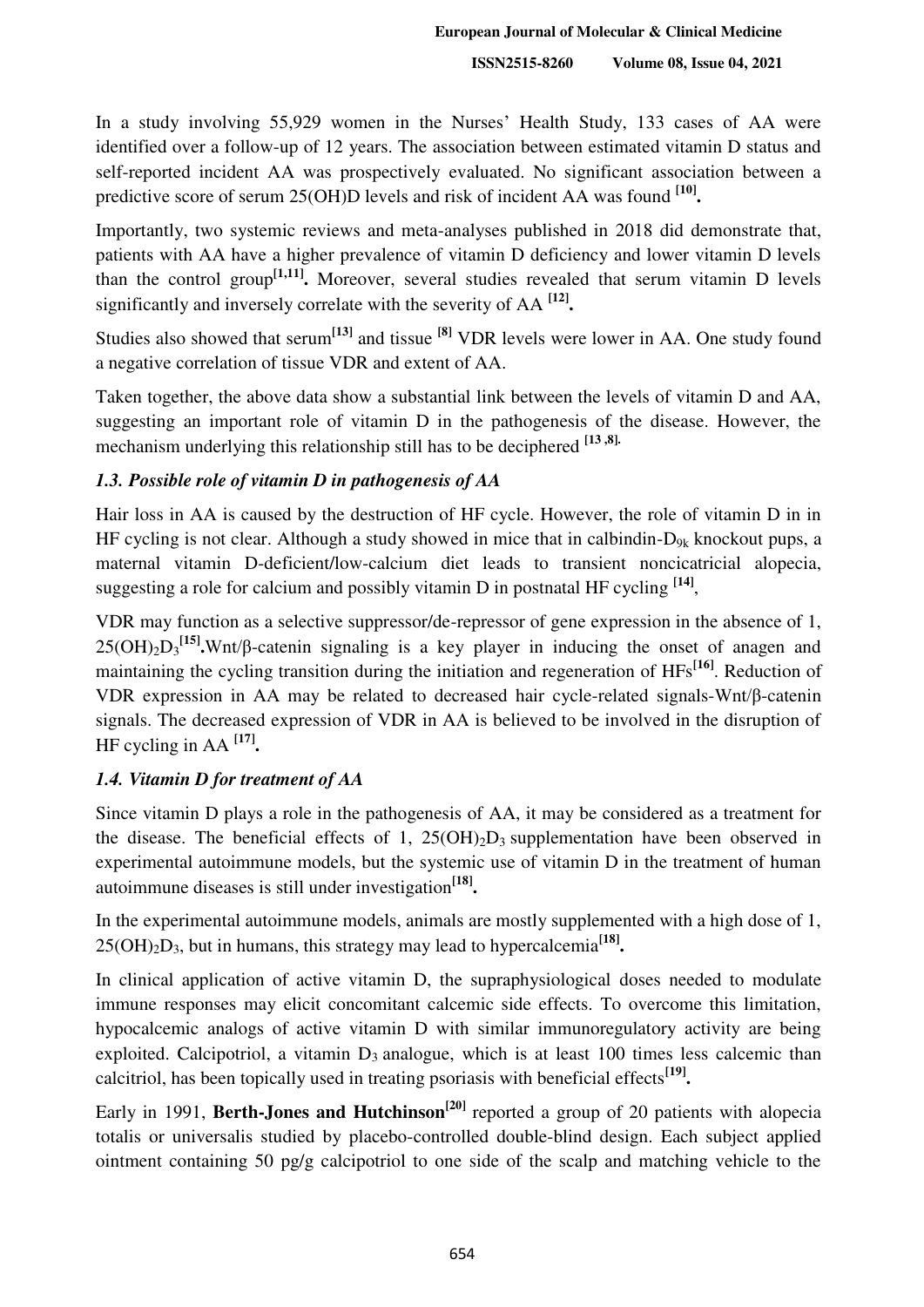other. There was no evidence of a response to calcipotriol in this group of subjects with very severe alopecia. However, new studies reported encouraging results **[20] .**

#### **2. Topical Corticosteroids**

### *2.1. Indications*

Topical corticosteroids play a major role in the treatment of many dermatologic conditions. They are FDA-approved and indicated for the use of inflammatory and pruritic presentations of dermatologic conditions. The well-known indications are for diseases such as psoriasis, limited areas of vitiligo, eczema, atopic dermatitis, phimosis, acute radiation dermatitis, lichen planus, lichen simplex chronicus, discoid lupus erythematosus, and lichen sclerosis.They are effective for conditions involving hyper-proliferation, immunological, and inflammatory properties**[21] .**

#### *2.2. Mechanism of Action*

The mechanism of action of topical corticosteroids is vast, consisting of anti-inflammatory, antimitotic, and immunosuppressive effects<sup>[22]</sup>. The anti-inflammatory effect of topical corticosteroids consists of vasoconstriction, inhibition of the release of phospholipase A2, and a direct inhibitory effect on DNA and inflammatory transcription factors**[23] .** Vasoconstriction of the blood vessels within the upper dermis decreases the number of inflammatory mediators being delivered to the region applied **[22] .** The anti-inflammatory effect also occurs from the synthesis of lipocortin which inhibits phospholipase A2, ultimately decreasing the production of prostaglandins and leukotrienes. Topical corticosteroids also act directly at the DNA level to increase the expression of anti-inflammatory genes and indirectly inhibit inflammatory transcription factors, such as NFkb, to decrease the expression of pro-inflammatory genes **[22] .**

The anti-mitotic effect of topical corticosteroids plays a great role in the treatment of psoriasis; it is proposed that this decrease in epidermal mitosis is secondary to an increase in lipocortin, an endogenous glucocorticoid-regulated protein. An anti-mitotic effect is also present in the dermis which inhibits cell proliferation and collagen synthesis<sup>[24]</sup>.

The immunosuppressive effects of topical corticosteroids involve the inhibition of humoral factors involved in the inflammatory response as well as suppression of the maturation, differentiation, and proliferation of all immune cells **[25] .**

## **2.3. Administration**

Topical corticosteroids are administered topically; however, successful administration depends upon obtaining an accurate diagnosis, choosing the correct drug, selecting the appropriate vehicle and potency, and the frequency of application**[22] .**

The vehicle is the carrier of the drug. The vehicle selection depends on the region affected and the type of lesion present. It also functions to hydrate the skin and increase absorption. The vehicle options include the following <sup>[21]</sup>:

*Ointments* - administered for thick hyper-keratotic lesions; the most potent vehicle since they are the most occlusive and should not be administered on hair-bearing regions because it may result in folliculitis**[21]** .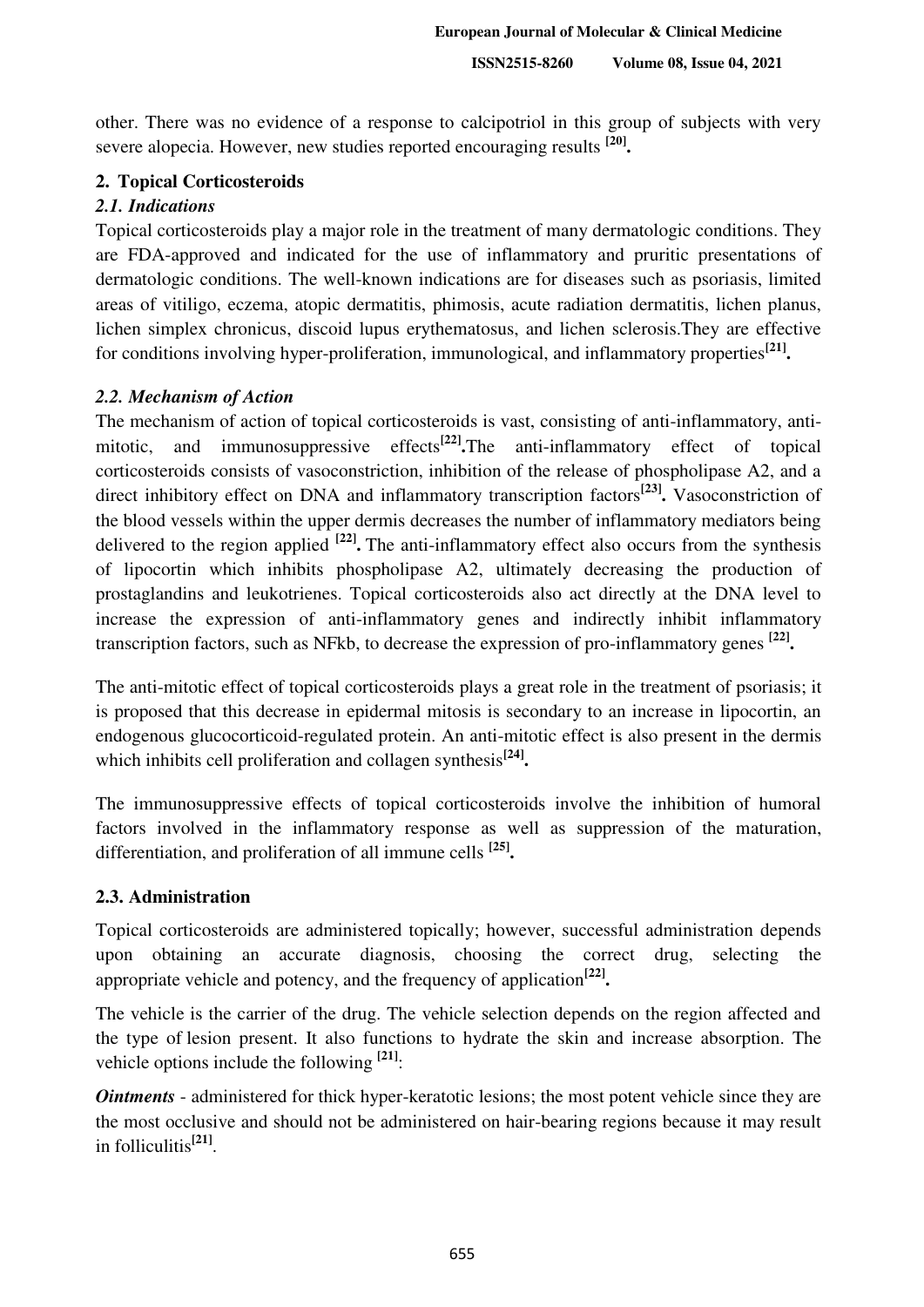**ISSN2515-8260 Volume 08, Issue 04, 2021**

*Creams* - less potent than ointment but cosmetically more appealing since they leave no residue; the drying, non-occlusive nature leads to their administration for acute exudative inflammation and dermatitis within the intertriginous areas **[26] .**

*Lotions* - less occlusive and greasy; work well in hair-bearing regions

Gels - like lotions, less occlusive and greasy; work well in hair-bearing regions; more beneficial for the scalp as they do not cause matting of thleast occlusive and greasye hair

*Foams* - highly effective for steroid delivery to the scalp but are costly**[27] .**

The potency of topical corticosteroids is the amount of drug needed to produce a desired therapeutic effect. The gold standard for determining potency is the vasoconstrictor assay which measures the vasoconstrictive properties based upon cutaneous vasoconstriction. The United States classification consists of seven classes, with class I superpotent and class VII least potent**[26] .**

## 3. **Topical corticosteroids in treatment of alopecia areata**

Several topical corticosteroids with varying levels of efficacy have been used to treat alopecia areata. These include fluocinolone acetonide cream, fluocinolone scalp gel, betamethasone valerate lotion, clobetasol propionate ointment, dexamethasone in a penetration-enhancing vehicle and halcinonide cream**[28]**. They are a good option in children because of their painless application and wide safety margin. Topical corticosteroids are ineffective in alopecia totalis/universalis Folliculitis is a common side effect of corticosteroid treatment, appearing after a few weeks of treatment. Telangiectasia and local atrophy have also been reported. Treatment must be continued for a minimum of 3 months before regrowth can be expected and maintenance therapy often is sometimes necessary**[28] .**

**Lenane, et al.,**  $(2014)^{29}$ **compared the efficacy and safety of a high- vs low-potency topical** corticosteroid in pediatric patients.Finding that topical clobetasol propionate, 0.05%, cream is efficacious and safe as a first-line agent for limited patchy childhood alopecia areata<sup>[29]</sup>.

**Lalosevic et al., (2015)[30]**in study of combined oral pulse and topical corticosteroid therapy for severe alopecia areata in children. Finding that Combined topical and oral pulse corticosteroid therapy of AA in children shows long-lasting results, without serious side effects**[30] .**

# *Efficacy and Safety of Topical Calcipotriol 0.005% Versus Topical Clobetasol 0.05%*

**Molinelli, et al., (2020) [28]**finding that Patches treated with calcipotriol ointment showed greater and faster response rates than did those treated with topical clobetasol, although the differences were not statistically significant**[28] .** 

## **References:**

1. **Tsai, T. Y., & Huang, Y. C. (2018).** Vitamin D deficiency in patients with alopecia areata: a systematic review and meta-analysis. *Journal of the American Academy of Dermatology*, *78*(1), 207-209.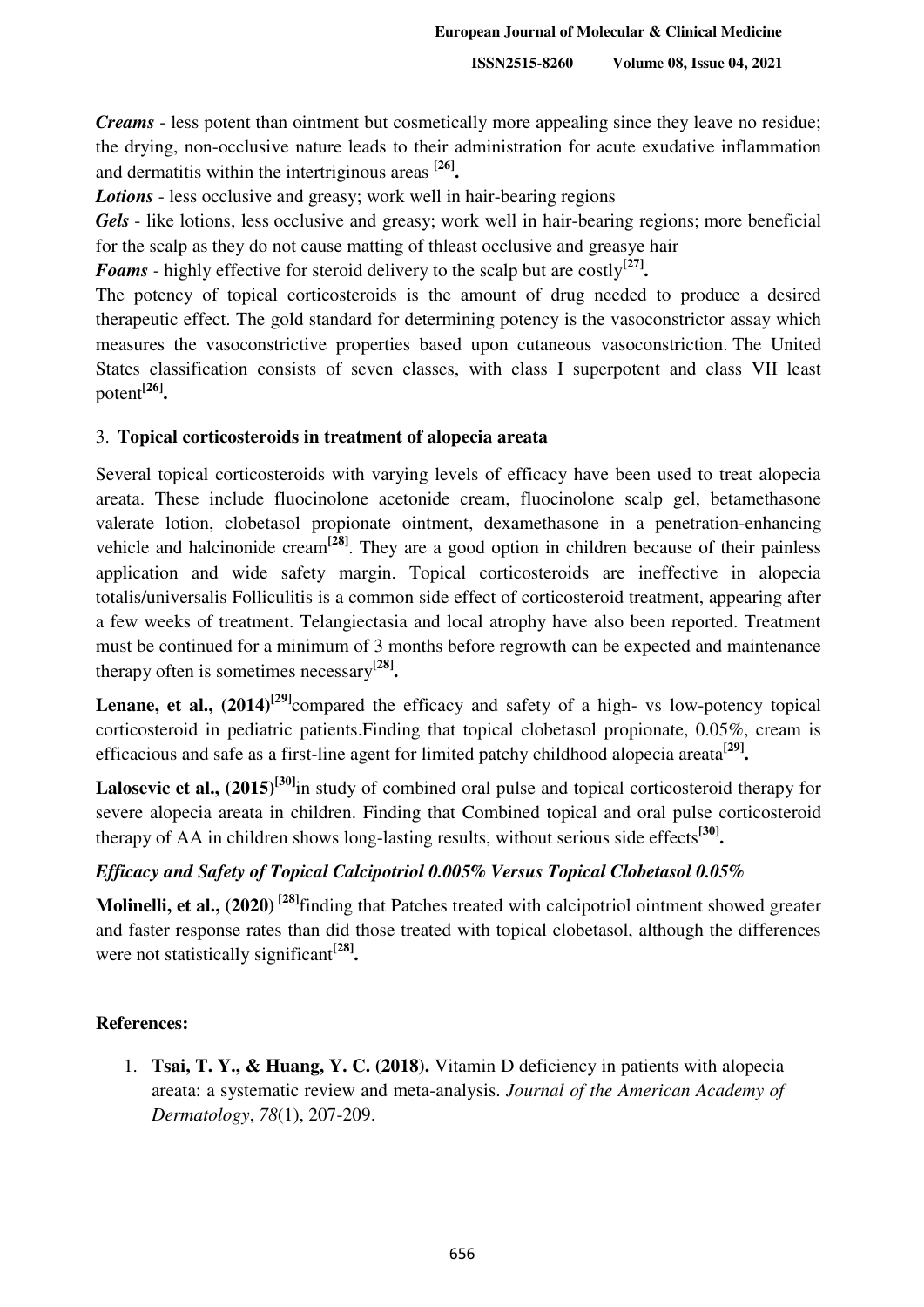- 2. **Narang, T., Daroach, M., & Kumaran, M. S. (2017).** Efficacy and safety of topical calcipotriol in management of alopecia areata: A pilot study. *Dermatologic Therapy*, *30*(3), e12464.
- 3. **Muscogiuri, G., Altieri, B., Annweiler, C., Balercia, G., Pal, H. B., Boucher, B. J., ... &Mascitelli, L. (2017).** Vitamin D and chronic diseases: the current state of the art. *Archives of toxicology*, *91*(1), 97-107.
- 4. **Christakos, S., Dhawan, P., Verstuyf, A., Verlinden, L., &Carmeliet, G. (2016).** Vitamin D: metabolism, molecular mechanism of action, and pleiotropic effects. *Physiological reviews*, *96*(1), 365-408.
- 5. **Kim, D. (2017).** The role of vitamin D in thyroid diseases. *International journal of molecular sciences*, *18*(9), 1949.
- 6. **Umar, M., Sastry, K. S., &Chouchane, A. I. (2018).** Role of vitamin D beyond the skeletal function: a review of the molecular and clinical studies. *International journal of molecular sciences*, *19*(6), 1618.
- 7. **Gade, V. K. V., Mony, A., Munisamy, M., Chandrashekar, L., & Rajappa, M. (2018).** An investigation of vitamin D status in alopecia areata. *Clinical and experimental medicine*, *18*(4), 577-584.
- 8. **Daroach, M., Narang, T., Saikia, U. N., Sachdeva, N., &Sendhil Kumaran, M. (2018).** Correlation of vitamin D and vitamin D receptor expression in patients with alopecia areata: a clinical paradigm. *International journal of dermatology*, *57*(2), 217-222.
- 9. **Erpolat, S., Sarifakioglu, E., &Ayyildiz, A. (2017).** 25-hydroxyvitamin D status in patients with alopecia areata. *Advances in Dermatology and Allergology/PostȩpyDermatologiiiAlergologii*, *34*(3), 248.
- 10. **Thompson, J. M., Li, T., Park, M. K., Qureshi, A. A., & Cho, E. (2016).**  Estimated serum vitamin D status, vitamin D intake, and risk of incident alopecia areata among US women. *Archives of dermatological research*, *308*(9), 671-676.
- 11. **Lee, S., Kim, B. J., Lee, C. H., & Lee, W. S. (2018).** Increased prevalence of vitamin D deficiency in patients with alopecia areata: a systematic review and meta‐analysis. *Journal of the European Academy of Dermatology and Venereology*, *32*(7), 1214-1221.
- 12. **Unal, M., &Gonulalan, G. (2018).** Serum vitamin D level is related to disease severity in pediatric alopecia areata. *Journal of cosmetic dermatology*, *17*(1), 101- 104.
- 13. **Fawzi, M. M., Mahmoud, S. B., Ahmed, S. F., & Shaker, O. G. (2016).** Assessment of vitamin D receptors in alopecia areata and androgenetic alopecia. *Journal of cosmetic dermatology*, *15*(4), 318-323.
- 14. **Mady, L. J., Ajibade, D. V., Hsaio, C., Teichert, A., Fong, C., Wang, Y., ... &Bikle, D. D. (2016).** The transient role for calcium and vitamin D during the developmental hair follicle cycle. *Journal of Investigative Dermatology*, *136*(7), 1337-1345.
- 15. **Lee, S. M., & Pike, J. W. (2016).** The vitamin D receptor functions as a transcription regulator in the absence of 1, 25-dihydroxyvitamin D3. *The Journal of steroid biochemistry and molecular biology*, *164*, 265-270.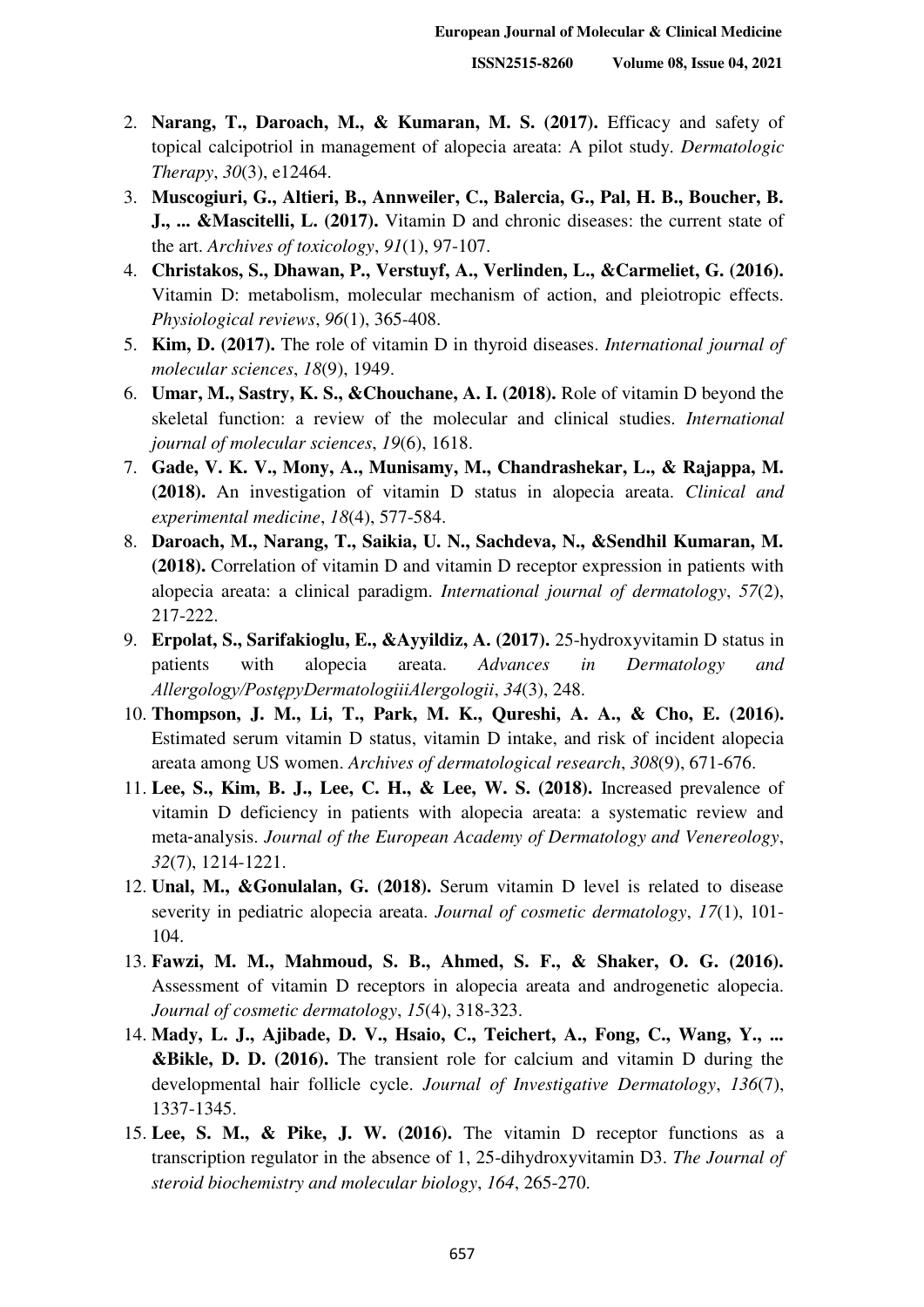- 16. **Zhang, H., Nan, W., Wang, S., Zhang, T., Si, H., Yang, F., & Li, G. (2016).** Epidermal growth factor promotes proliferation and migration of follicular outer root sheath cells via Wnt/β-catenin signaling. *Cellular Physiology and Biochemistry*, *39*(1), 360-370.
- 17. **Gerkowicz, A., Chyl-Surdacka, K., Krasowska, D., &Chodorowska, G. (2017).** The role of vitamin D in non-scarring alopecia. *International journal of molecular sciences*, *18*(12), 2653.
- 18. **Dankers, W., Colin, E. M., van Hamburg, J. P., &Lubberts, E. (2017).** Vitamin D in autoimmunity: molecular mechanisms and therapeutic potential. *Frontiers in immunology*, *7*, 697.
- 19. **Dubertret, L., Wallach, D., Souteyrand, P., Perussel, M., Kalis, B., Meynadier, J., ... & Jurgensen, H. J. (1992).** Efficacy and safety of calcipotriol (MC 903) ointment in psoriasis vulgaris: a randomized, double-blind, right/left comparative, vehicle-controlled study. *Journal of the American Academy of Dermatology*, *27*(6), 983-988.
- 20. **Berth-Jones, J., & Hutchinson, P. E. (1991).** Alopecia totalis does not respond to the vitamin-D analogue calcipotriol. *Journal of Dermatological Treatment*, *1*(6), 293-294.
- 21. **Gabros, S., & Zito, P. M. (2019).** Topical corticosteroids. In *StatPearls [Internet]*. StatPearls Publishing.
- 22. **Mehta, A. B., Nadkarni, N. J., Patil, S. P., Godse, K. V., Gautam, M., & Agarwal, S. (2016).** Topical corticosteroids in dermatology. *Indian Journal of Dermatology, Venereology, and Leprology*, *82*(4), 371.
- 23. **Abraham, A., &Roga, G. (2014).** Topical steroid-damaged skin. *Indian journal of dermatology*, *59*(5), 456.
- 24. **Coondoo, A., Phiske, M., Verma, S., &Lahiri, K. (2014**). Side-effects of topical steroids: A long overdue revisit. *Indian dermatology online journal*, *5*(4), 416.
- 25. **Uva, L., Miguel, D., Pinheiro, C., Antunes, J., Cruz, D., Ferreira, J., & Filipe, P. (2012).** Mechanisms of action of topical corticosteroids in psoriasis. *International journal of endocrinology*, *2012*.
- 26. **Kwatra, G., & Mukhopadhyay, S. (2018).** Topical Corticosteroids: Pharmacology. In *A treatise on topical corticosteroids in dermatology* (pp. 11-22). Springer, Singapore.
- 27. **D'Souza, P., &Rathi, S. K. (2018).** Rational Use of Topical Corticosteroids. In *A Treatise on Topical Corticosteroids in Dermatology* (pp. 117-127). Springer, Singapore.
- 28. **Molinelli, E., Campanati, A., Brisigotti, V., Sapigni, C., Paolinelli, M., &Offidani, A. (2020).** Efficacy and safety of topical calcipotriol 0.005% Versus topical clobetasol 0.05% in the management of Alopecia Areata: an intrasubject pilot study. *Dermatology and Therapy*, *10*(3), 515-21.
- 29. **Lenane, P., Macarthur, C., Parkin, P. C., Krafchik, B., DeGroot, J., Khambalia, A., & Pope, E. (2014).** Clobetasol propionate, 0.05%, vs hydrocortisone, 1%, for alopecia areata in children: a randomized clinical trial. *JAMA dermatology*, *150*(1), 47-50.